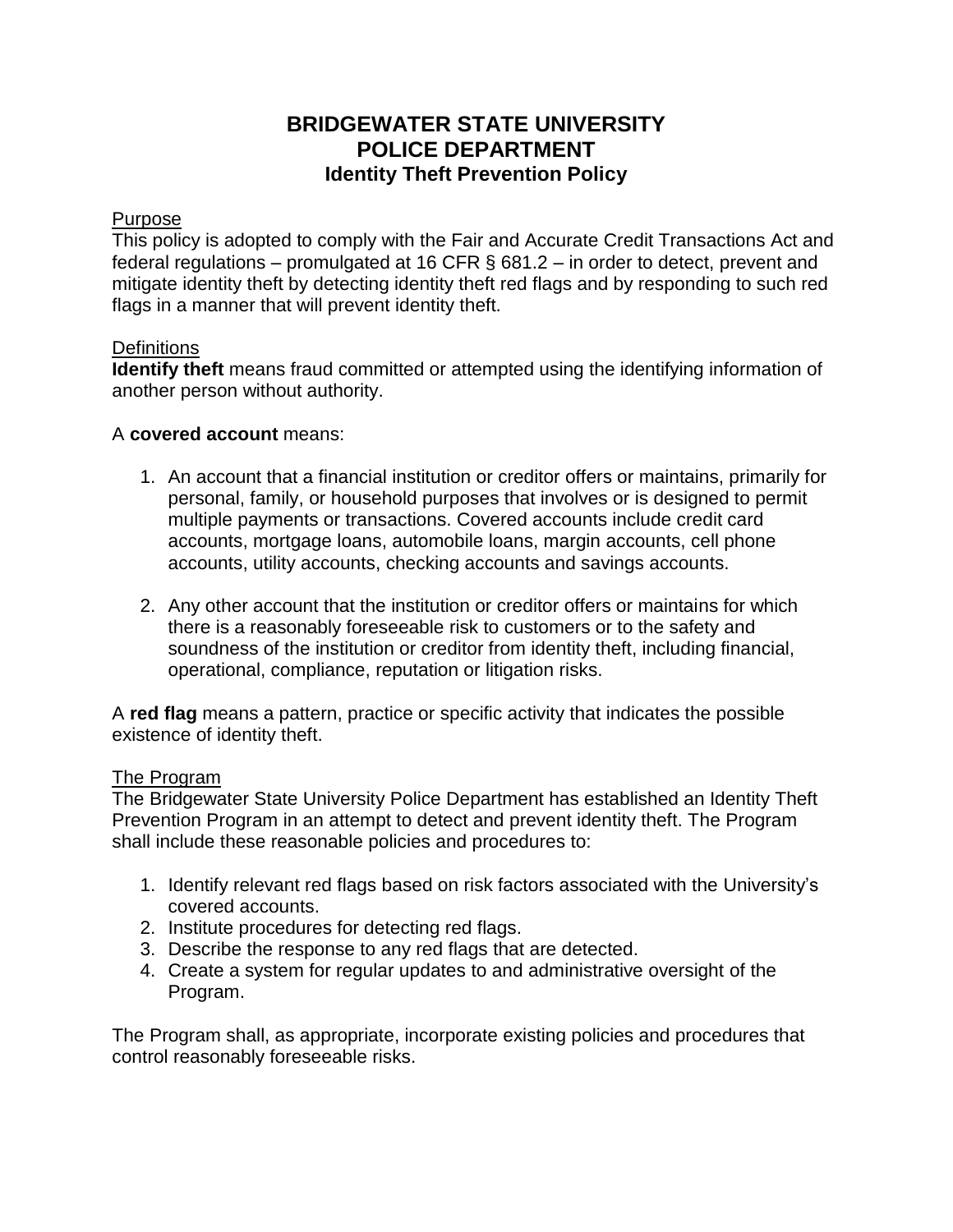# Administration of Program

- 1. The chief of police shall be responsible for the Bridgewater State University Police Department's development, implementation, oversight and continued administration of the Program.
- 2. The chief of police shall train staff, as necessary, to effectively implement the Program.
- 3. The chief of police shall exercise appropriate and effective oversight of service provider arrangements.

# **Identification of Relevant Red Flags**

- 1. Relevant red flags may appear in the following categories:
	- Suspicious documents.
	- Suspicious personal identifying information.
	- Suspicious or unusual use of a covered account.
	- Alerts from others (identity theft victim, other law enforcement agencies).

### Detection of Red Flags

This section shall address the detection of red flags in connection with the opening of covered accounts and existing covered accounts.

### A. New accounts

- 1. As a precondition for opening a new, covered account, the department will require complete personal identifying information (i.e., full name, date of birth, address, government-issued ID, etc.).
- B. Existing accounts
	- 1. Department staff will verify validity of requests for changes of billing address.
	- 2. Staff will verify identification before giving out any personal information.

#### Response

In order to prevent and mitigate the effects of identity theft, appropriate responses may include:

- 1. Monitoring a covered account for evidence of identity theft.
- 2. Changing any passwords, security codes or other security devices that permit access to a covered account.
- 3. Reopening a covered account with a new account number.